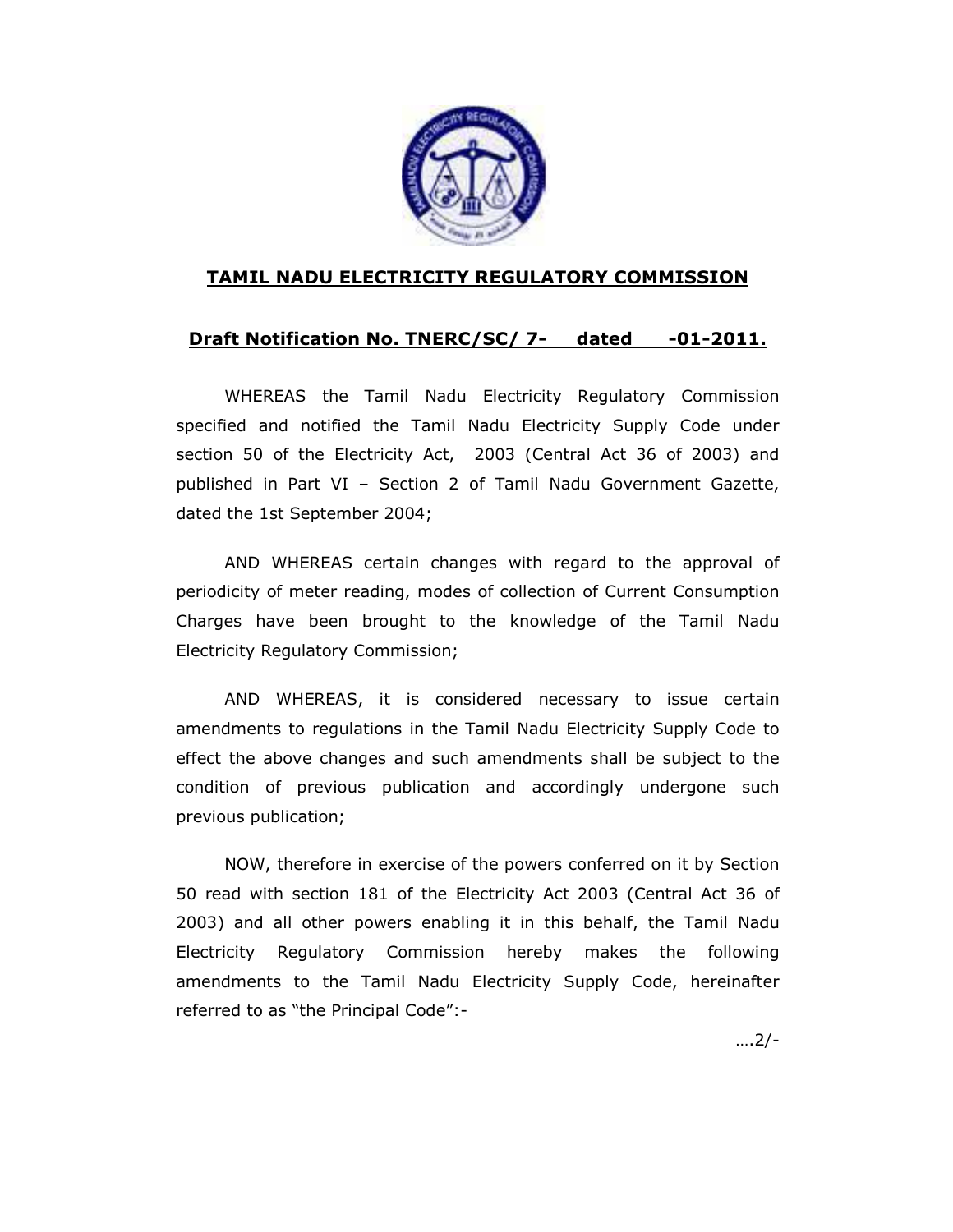# TAMIL NADU ELECTRICITY SUPPLY (AMENDMENT) CODE, 2011

#### 1. Short title and commencement.-

- (a) This Code may be called the Tamil Nadu Electricity Supply (Amendment) Code, 2011.
- (b) This shall come into force on the date of publication in the Tamil Nadu Government Gazette.

#### 2. Amendment to Regulation 8.-

#### (a) In the Principal Code, in Regulation 8,-

## (i) for sub-regulation (1), the following sub-regulation shall be substituted, namely,

"(1) In the case of Low Tension service connections, the Licensee with the approval of the Commission shall decide the periodicity of meter readings, collection dates, modes etc. However, in the case of temporary supply, the meter reading shall be taken at the end of the period in case sanction is for less than a month and once in a month in case sanction is for a period more than a month. The Licensee shall have access to the consumer's premises at all reasonable hours for the purpose of such reading as per the provisions contained in section 163 of the Act. The format of the meter cards containing all basic information to be made available to the consumer shall be got approved by the Commission. It is the responsibility of the Licensee to ensure that the details in the respective meter cards are entered without omission".

#### (ii) Sub-regulation (3) shall be omitted.

3. Amendment to Regulation 10.- Inaccessibility of meter for reading.

In the Principal Code, in Regulation 10,-

 (i) for sub-regulation (2), the following sub-regulation shall be substituted, namely,

….3/-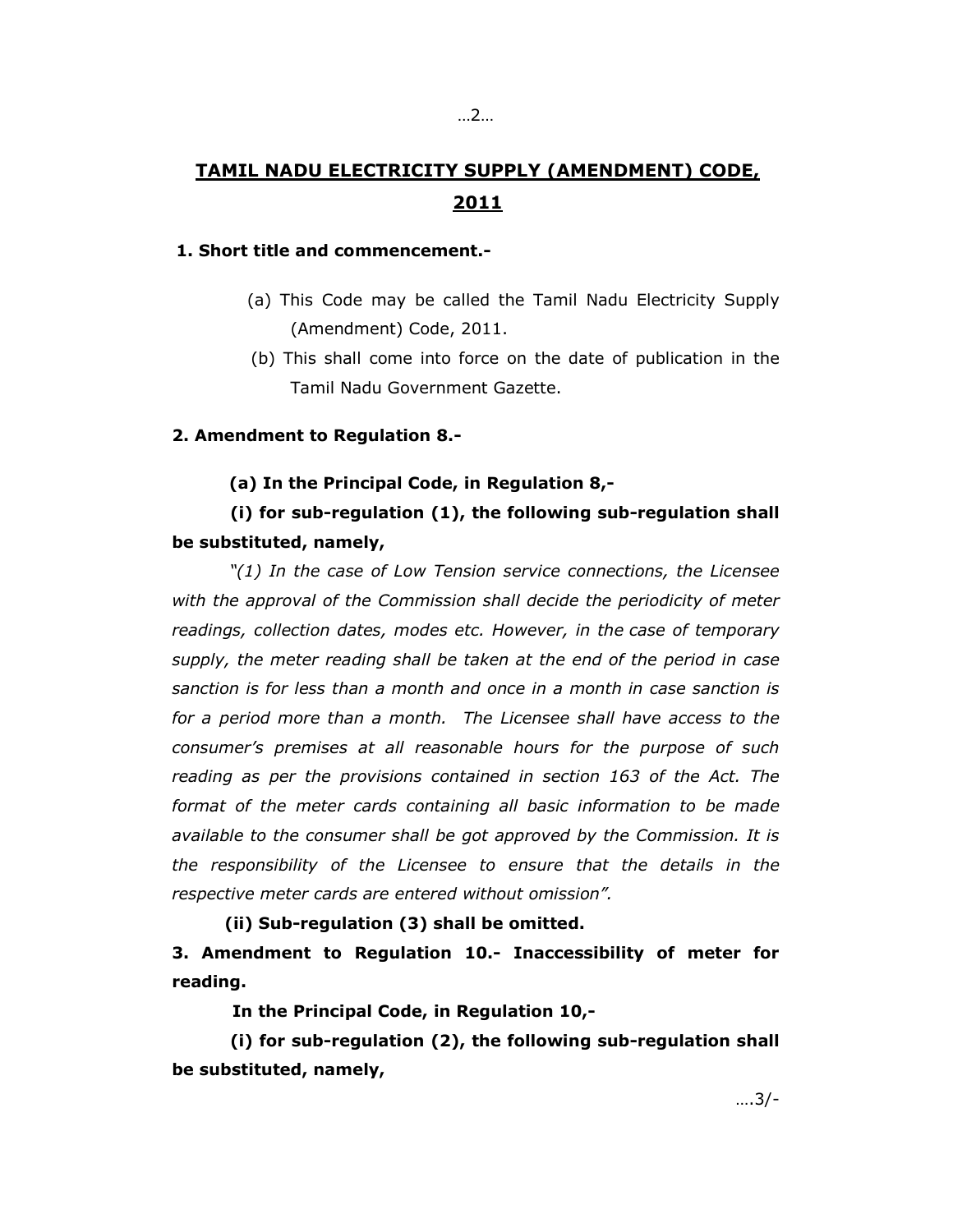"(2) If, on the next occasion, the meter is accessible for reading, the consumer will be charged for the actual consumption less the amount already charged, subject to the minimum monthly charges for both the periods. If, on the other hand, the meter remains inaccessible on the second occasion also, the consumer will be served with a 48 hours notice to open his premises at a fixed time and date to enable an employee of the Licensee to read the meter. In the said 48 hours notice, the consumer shall also be informed that the supply to his premises will be disconnected as per Section 163(3) of the Electricity Act, 2003, if he does not provide access to the meter. If the meter is now made accessible for reading, the consumer will be charged the actual consumption less the provisional amount charged and paid for the first period of inaccessibility subject to the minimum monthly charges for both the periods. If the meter remains inaccessible even after the 48 hours notice, the supply to the premises will be disconnected and for that period also provisional amount as in the case of previous occasion will be charged".

## (ii) for sub-regulation (4), the following sub-regulation shall be substituted, namely,

"(4) When a High Tension consumer leaves his installation connected to the Licensee's mains but makes the meter inaccessible for reading by the employees of the Licensee, the employees of the Licensee will serve the consumer with a 48 hours notice to open his premises for reading of the meter at a fixed time. In the said 48 hours notice, the consumer shall also be informed that the supply to his premises will be disconnected as per Section 163(3) of the Electricity Act, 2003, if he does not provide access to the meter. If the meter is now made available for reading, the readings will be taken. If the meter remains inaccessible even after the 48 hours notice, the

….4/-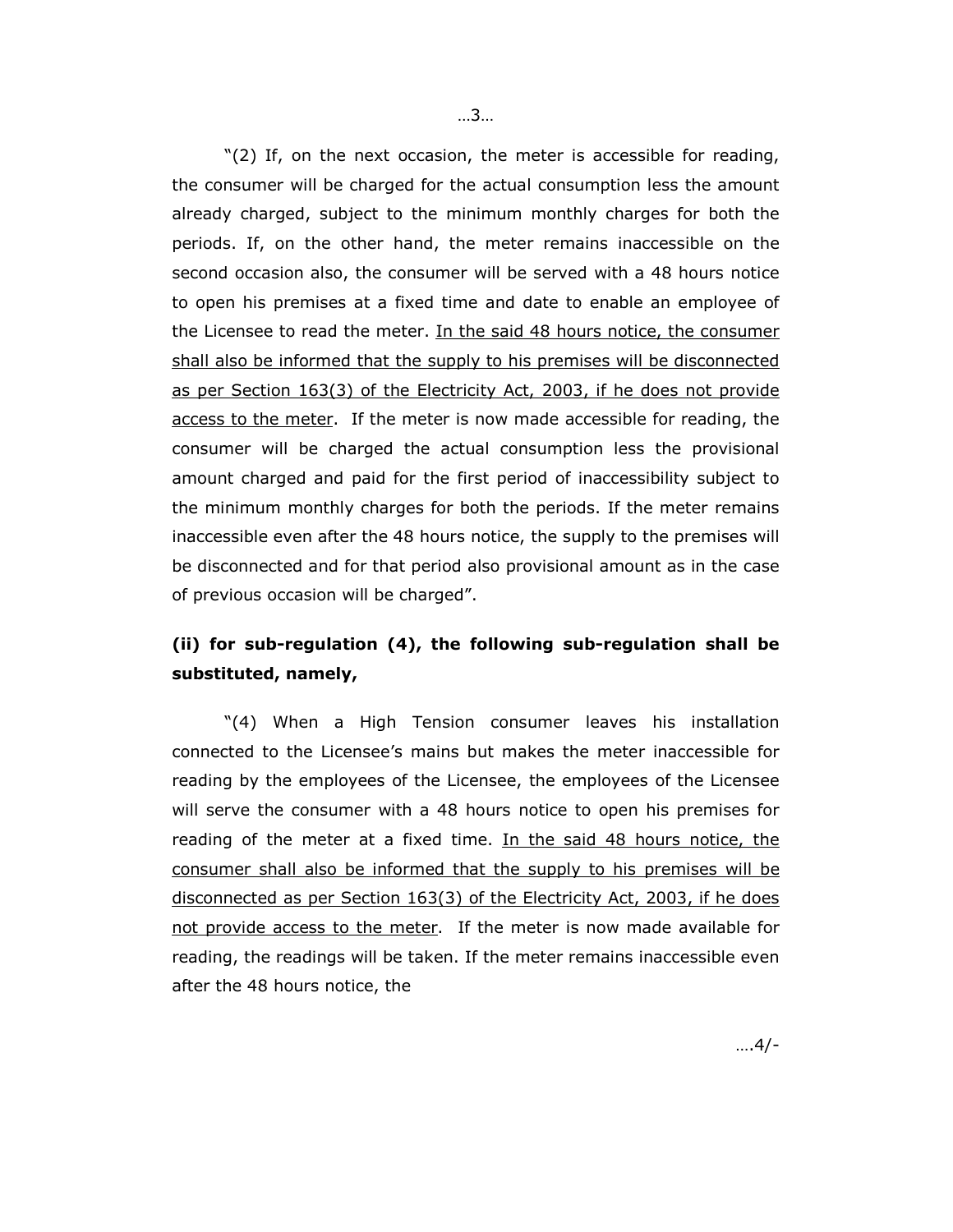supply to the premises will be disconnected and the consumer will be charged provisionally on the basis of the amount charged for the previous month. If the meter is made accessible subsequent to the disconnection, the consumer will be charged the actual consumption less the provisional amount charged subject to minimum monthly charges. All reconnections shall attract reconnection charges over and above the other charges as are applicable".

#### 4. Amendment to Regulation 15.-

In the Principal Code, in Regulation 15,-

## (i) for sub-regulation (2), the following sub-regulation shall be substituted, namely,

"(2) All High Tension bills, including those on account of miscellaneous charges, shall be paid within the due date fixed by the Licensee from the date of the bill. The High Tension Consumer shall pay the bills in cash or by demand draft on local bank or Cheque drawn on a bank at the headquarters of the designated authority of the distribution licensee or through electronic payment or collection through bank's branch counters or post office as stipulated by the distribution licensee. Payment for amounts exceeding Rs. 2000/- (Rupees two thousand only) is preferred by DD/ Cheque. Depending on the circumstances, the designated authority of the distribution licensee shall however accept cash payments also and advise the consumer for future remittances by DD/ Cheque. In case the Cheque is dishonored for any reason whatsoever, the High Tension consumer will be required to pay the High Tension bills in cash or by demand draft thereafter. If the payment is not received within fifteen days (notice period) from the expiry of the due date allowed for payment, the supply will be disconnected. However the consumer may be allowed extension of time to make payment beyond the expiry of the notice period allowed for payment, on an application made to the designated authority of the Distribution Licensee, subject to the levy of BPSC as specified in this Code".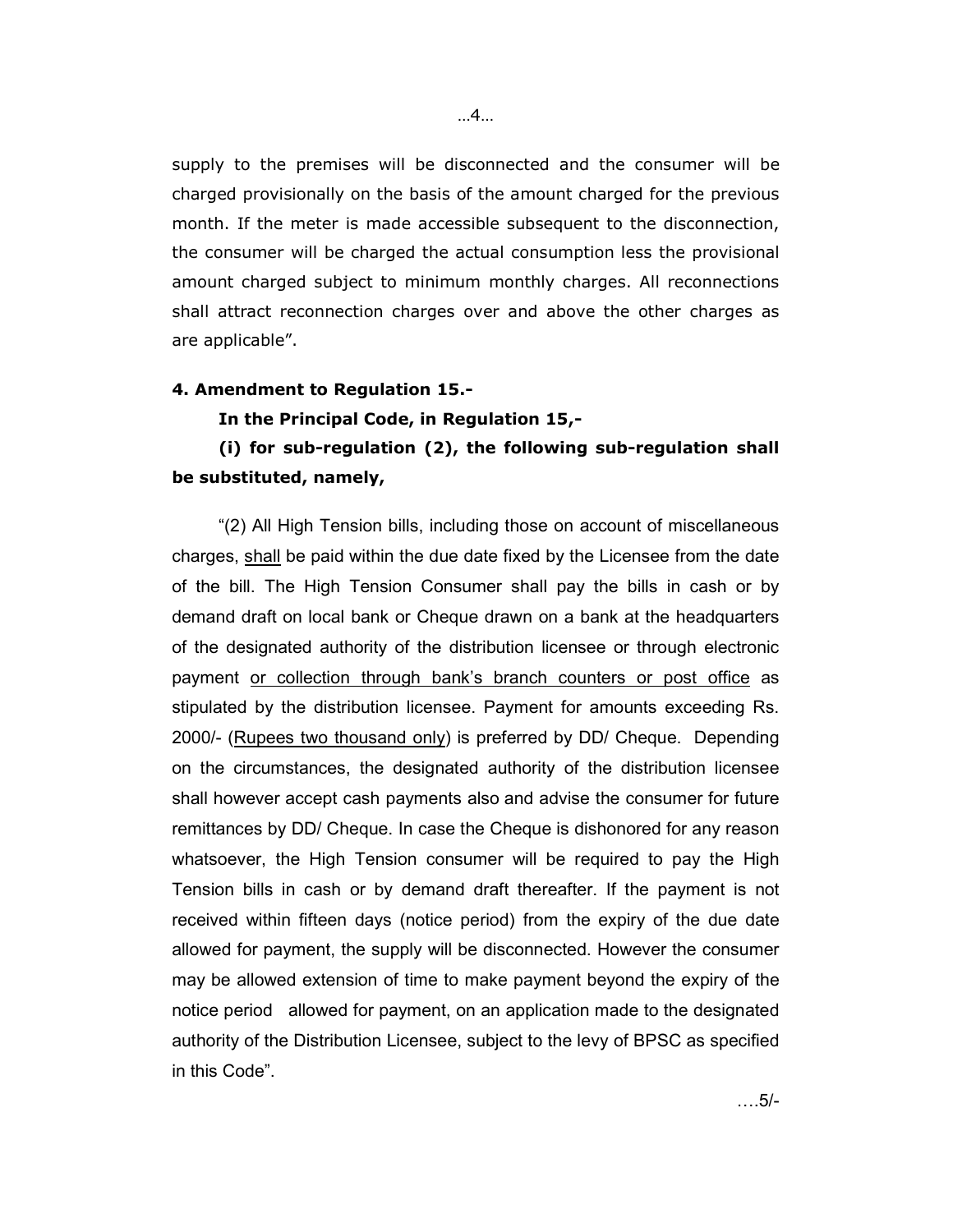## (ii) for sub-regulation (3), the following sub-regulations shall be substituted, namely,

"(3) Low Tension Consumers shall pay the amount due in cash or by money order or by demand draft on local bank, or by Cheque drawn on a bank situated in the place where the Distribution Section Office is located or through electronic payment or collection through bank's branch counters or post office etc. as stipulated by the distribution licensee. However, local bodies and Railways may issue Cheque on the banks situated in the place of their office and the Licensee may claim the collection charges, if any, from such consumers. Payment for amounts exceeding Rs.2000/- (Rupees two thousand only) is preferred by DD/ Cheque. Depending on the circumstances, the designated authority of the distribution licensee] shall however accept cash payments also and advise the consumer for future remittances by DD / Cheque.

(4) In case the Cheque issued by a consumer is dishonored for any reason whatsoever, the Low Tension Consumer will be required to pay thereafter the amount due by cash/money order/ demand draft only. The Licensee shall have the powers to accord approval for restoring the Cheque facility for payment by the consumers after watching the performance of the consumers in regard to settlement of current consumption charges at least for the last three consecutive billing periods in respect of L.T consumers and three months period in respect of H.T consumers. The Licensee shall have the powers for restoration of cheque payment facility upto fourth occasion after watching the performance of the consumers in regard to subsequent settlement of charges. Such consumers shall pay service charges for dishonor of cheque as stipulated by the Commission in addition to the following:-

….6/-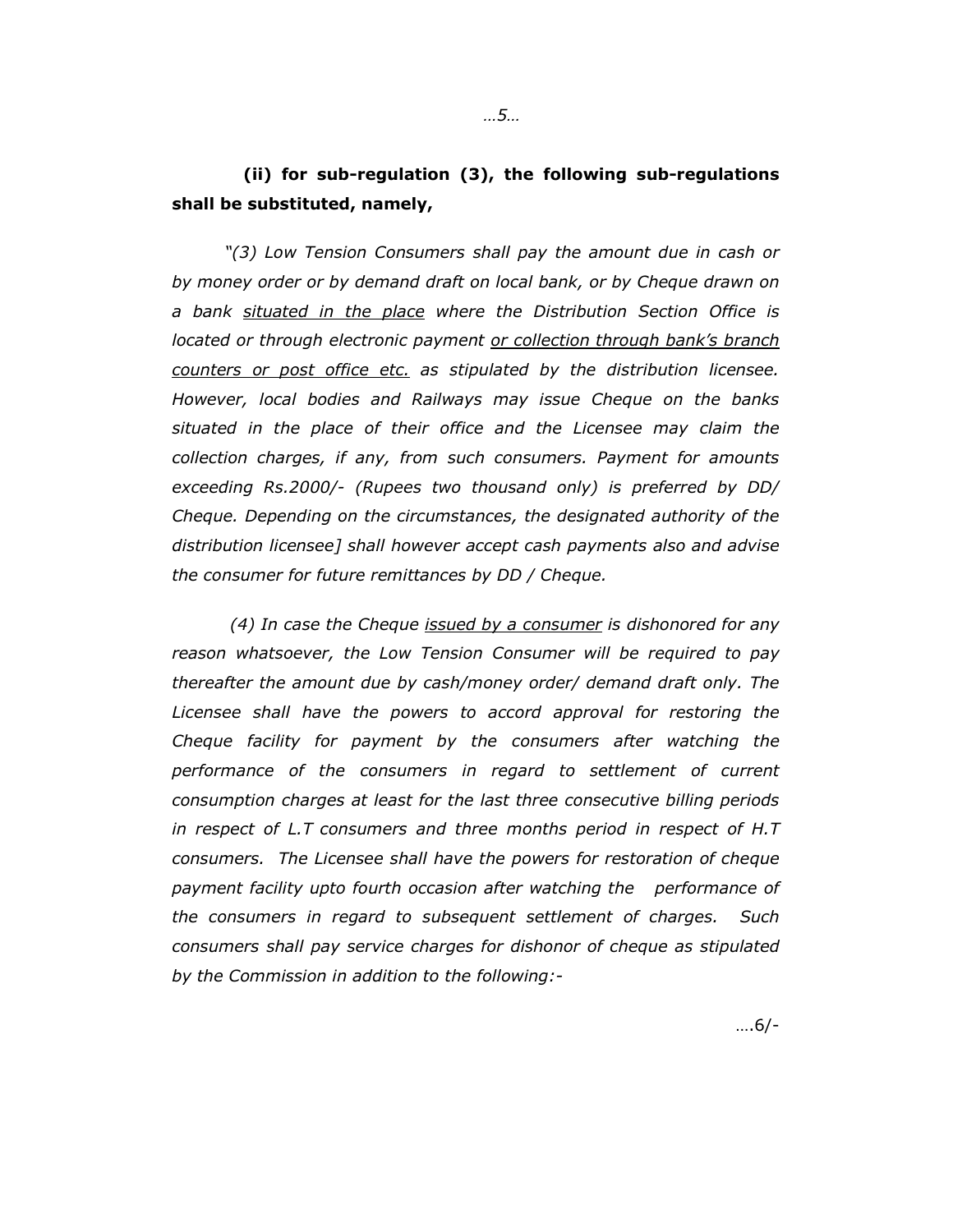- (a) Low Tension Consumers : Additional service charges  $@1\%$  of the dishonored cheque amount subject to a minimum of Rs.500/-.
- (b) High Tension Consumers: Additional service charges @ 1% of the dishonored cheque amount subject to a minimum of Rs.1000/-.
- (c) This concession of restoration of cheque payment facility shall not be given thereafter for a service connection".

/By Order of the Commission/

#### **Secretary** Tamil Nadu Electricity Regulatory Commission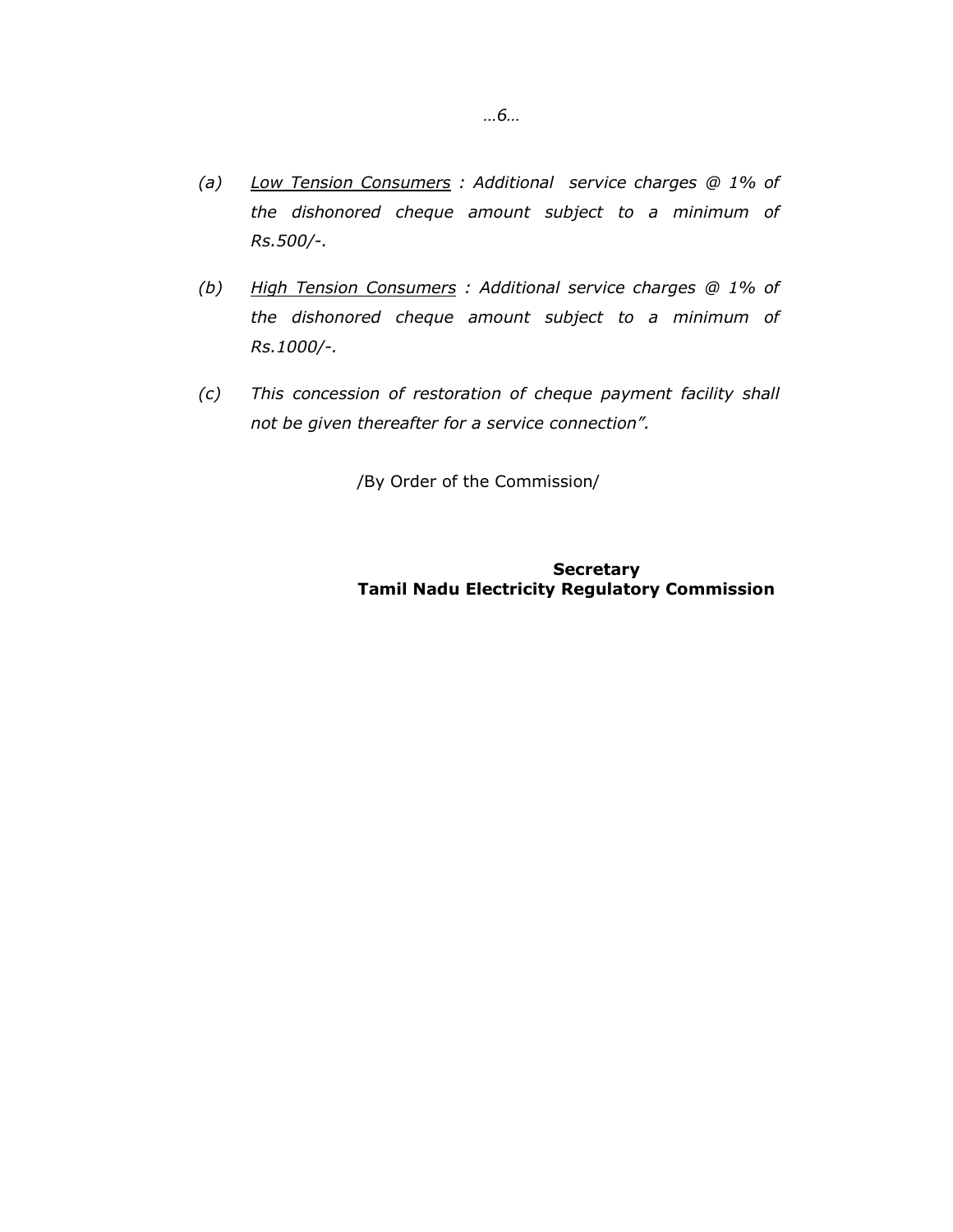### *ANTITTERES*

#### விதிமுறைகள்

1. மின் கட்டண அட்டை கணக்காளர் பார்வையில்<br>படுமாறு வைக்கப்பட வேண்டும்ம்

2. அட்டையைக் கொடுக்க இயலாத மின் நகர்வோருக்கு siam Ograpsmus sandsio 95 AG Certikauutik. அடுத்த கணக்கிட்டின்போதும் stimine Geography Survey der geoffengeleg ugau sales. Quer@dus es-5 (esunti grigal வருவிக்கப்படும்.

3. கதவு பூட்டப்பிடிருப்பின் முந்தைய கணக்கிட்டுப்படி உள்ள கட்டணவே வருவிக்கப்படும். Ques Play gestrouwe gildelygicke der Geseria துண்டிக்கப்படும்.

செலுந்தப்படும் மின்சுட்டணங்களுக்கு ரசீதுகளைப்பெற வேண்டும். செலுத்தப்படும் தொகைகளுக்கு 06 mesathioromado distroy sunfluid மொழ்ப்பாளது

5. ukir eri avğana usmanedam, enformumadam, gelegs nes region generator Gezagema. தமன் மூலம் அனுப்பும் பொழுது காரோவைகள்<br>மேற்பார்கைப் பொறியாளர்/ தெருந் மின் பகிங்கள m.L.a ming magabul@ "ACCOUNT PAYEE" mings குறக்கு கோடிப்பட்டிருத்தல் வேண்டும். ரூ.2000/~ச்சூ Guib enGenmarkunnflammes good Grandguide **Goussingka** 

> 6. நகர்வோர் மின்கட்டணத்தினை ஆன்ஜையிர் அஞ்சல் agenesi ungi mul (ATP) @undui ejermesit Gegadgeanh

7. цент дабой довер осветности дитові application man the general steer, eng use ther stinent Gurens allowed called they ஆலவகுக்கு கடைசி தேதிக்கு முன்பதாகவே கிடைக்குமாறு அலுப்புதல் வேண்டும்.

8. etg. envergesment, erforem ugile நகர்வேரின் லங்கியினால் பறுக்கப்பட்டால், அதன்பின்பு Ogalidduren quégu - cher allamissio conficeme general Germanes Am 20504 gatura in Gdu Grenso Casimili, arcormador மூலம் மீண்டும் மீன் கட்டணம் செலுந்த சேவைக் கட்டனமாக ரூ250/uggal Geneskeri amına udüz ugstadırır enformuğ Ognmadó gantigu'ni ci500'de siui@ 1 லிழக்காடு செலுந்துதல் வேண்டும். காணேவையின் பதிப்பு ஒரு துகர்வோருக்கு அவரது வங்கியினால் i undernehmen zunge Grunden und aufgrunden. வசதி வழங்கப்படும்.

 $9999000000$ 

sownami

端

வின்கப்படை அட்டை



didi Generaliy main.

Quant

**Name of** 

ஒருமுளை/மும்முளை இணைப்பு

this agreabable assis.

Slock

கைப்பு நிதி

வீதப்பட்டி எண் (பேரிப் எண்)

மின்கட்டண வீகிதம்



guligan@ ukërava esprivasi 14(%a)smap யிள்வாக்கீடு செய்த 20 தாட்களுக்குள் யிள் **ALLAND Grgsht** of klener Queeflah அறிவீப்பின்றி மின்இணைப்பு துண்டிக்கப்படும். LADE

eselly-

யின் <u>என்ற தீர்ப்ரளர் அலுவகை மு</u>கையி<br>0.0ன் நாயியர் குறைசெலுவன்றம் – தனைப் – உட்டியிபதி<br>இஞ்சாவைப் செற்கால்), TA WREE ... dar udmann sa's dr? Solution Guidean perfusi. 2 Saturnations: dergeradditum).<br>19-0. (Sederl exterday) enes . (Fideo Complet), mysligi, Generator - 800 008. q,